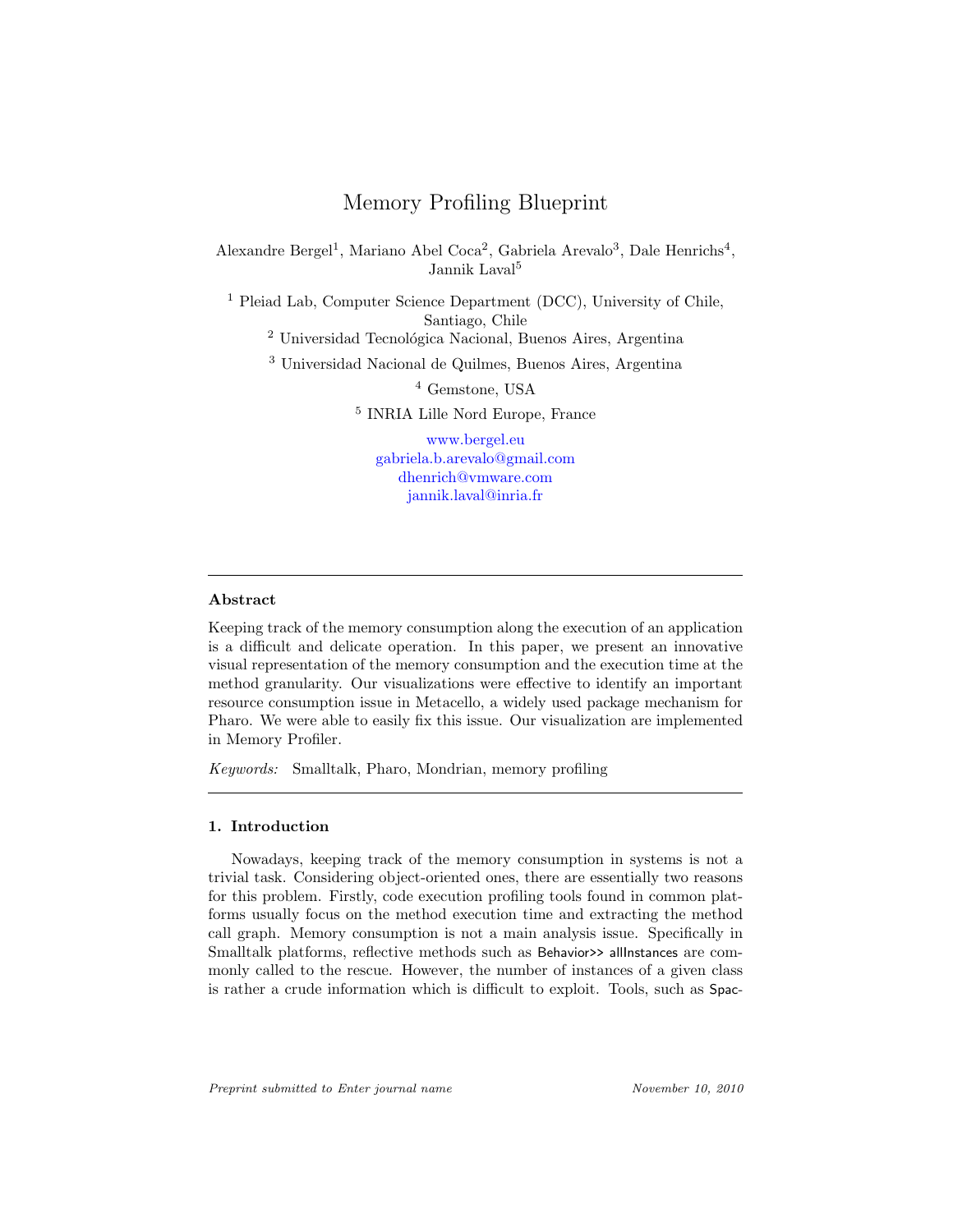$eT$ ally<sup>[1](#page-1-0)</sup> in Pharo helps getting information about system space usage. However, it is rather slow to operate since the whole memory is scanned for each class under analysis. Reflection and SpaceTally have a global scope, meaning that no distinction is made between an object created by the programming environment or the application under investigation. Secondly, it is difficult to identify the actions required to reduce the memory usage. Reducing the object creation frequency is not always that easy.

The need to reduce the memory consumption is usually perceived by a software developer only when the usage of the application is compromised with the slow response when, for example, the application execution is overwhelmed with garbage collector activations. Thus, we have designed a general approach to keep track of memory consumption.

In this paper, we describe a simple but effective profiler that keeps track of memory consumption at the method granularity level. The profiling operates on any arbitrary Smalltalk expression. Profiling information is graphically rendered to easily spot methods responsible for larger memory consumption.

The application to profile is first instrumented to capture runtime execution. For each method execution, the amount of memory before and after the execution is computed. The memory consumption of each method is computed along the application execution. After the application execution, the collected information is easily rendered using the Mondrian visualization engine<sup>[2](#page-1-1)</sup>.

Our profiler has been validated on Metacello<sup>[3](#page-1-2)</sup>. We identified a number of issues related to memory consumption. Several methods were responsible for high memory consumption. We significantly reduced the memory needed by Metacello by introducing a number of memory caches.

An implementation is freely available<sup>[4](#page-1-3)</sup> for the Pharo Smalltalk under the MIT license.

## 2. Memory Profiling

#### 2.1. Memory profiling in a nutshell

As most code execution profiler, our memory profiler works with four sequential steps:

1. Instrumentation of the application to profile  $-A$  meta-object is associated to each method of the application to profile. This meta-object is responsible to keep track of its memory consumption. The meta-object intercepts a method execution and computes the consumed memory by subtracting the amount of free memory after and before the method execution.

<span id="page-1-0"></span><sup>&</sup>lt;sup>1</sup>SpaceTally is a tool implemented as a unique class, available in every distribution of Pharo.

<span id="page-1-1"></span> $^2$ <http://moosetechnology.org/tools/mondrian>

<span id="page-1-2"></span><sup>3</sup><http://code.google.com/p/metacello>

<span id="page-1-3"></span><sup>4</sup><http://www.squeaksource.com/Spy.html>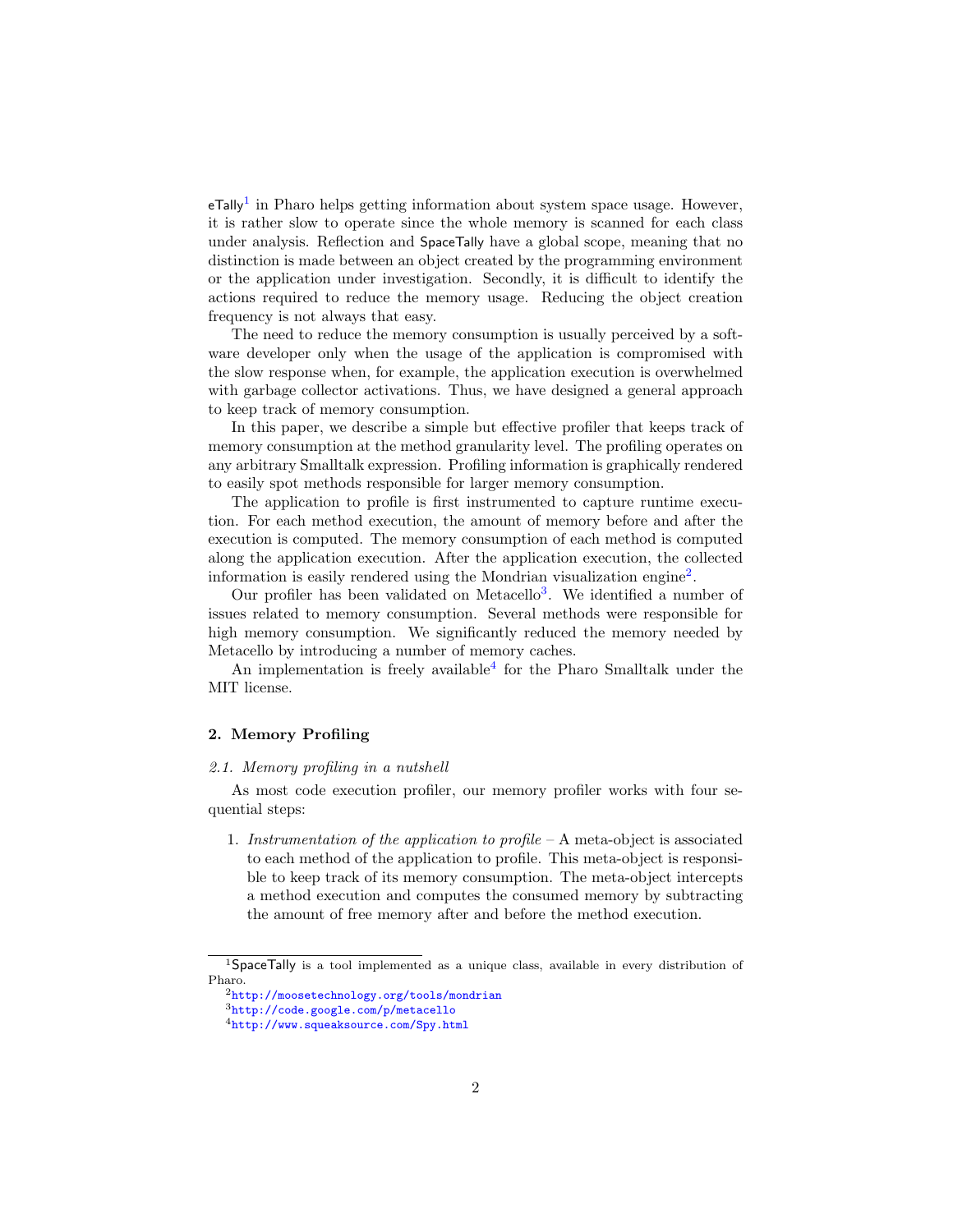- 2. Application execution In addition to keeping track the memory consumption, identifying methods that are constant on their return value gives good hints on where to insert memory cache.
- 3. Uninstalling the profiling instrumentation Once the application execution has finished, the profiled application is de-instrumented.
- 4. Visualization of the profiling result The information collected is rendered via a polymetric view  $[1]$  in Mondrian<sup>[5](#page-2-0)</sup>. The metrics we are focussing on are memory usage and execution time for each method.

Our profiler runs on any standard Pharo virtual machine.

## 2.2. Memory blueprints

The information obtained during the application execution is suitably exploited using two visualizations:

- Structural Distribution Blueprint represents the distribution of the memory consumption along the application structure, expressed in terms of classes and methods;
- Behavioral Distribution Blueprint depicts the distribution along the method call graph of the application.

Metacello. The experiment described in this paper is driven by the need for optimization we faced when building the metacello browser. Metacello is a package management system for Pharo. The expressiveness and flexibility of its domain specific language quickly propelled Metacello within a few months as the main package system of Pharo, Squeak and Gemstone. However, Metacello remains quite greedy on memory and relatively slower than one would expect. In this paper, we will use Metacello as our motivating and running example. The blueprints presented in this paper were all obtained evaluating the following expression:

#### MemoryProfiler

viewProfiling: [ (1 to: 10) collect: [:i | ConfigurationOfMetacello project currentVersion ] ]

The message viewProfiling: takes a block closure as argument. We perform 10 iterations to artificially increase the resources consumption. The experiment described in this paper is based on Version 1.0-beta.27.2 of Metacello.

<span id="page-2-0"></span><sup>5</sup><http://www.moosetechnology.org/tools/mondrian>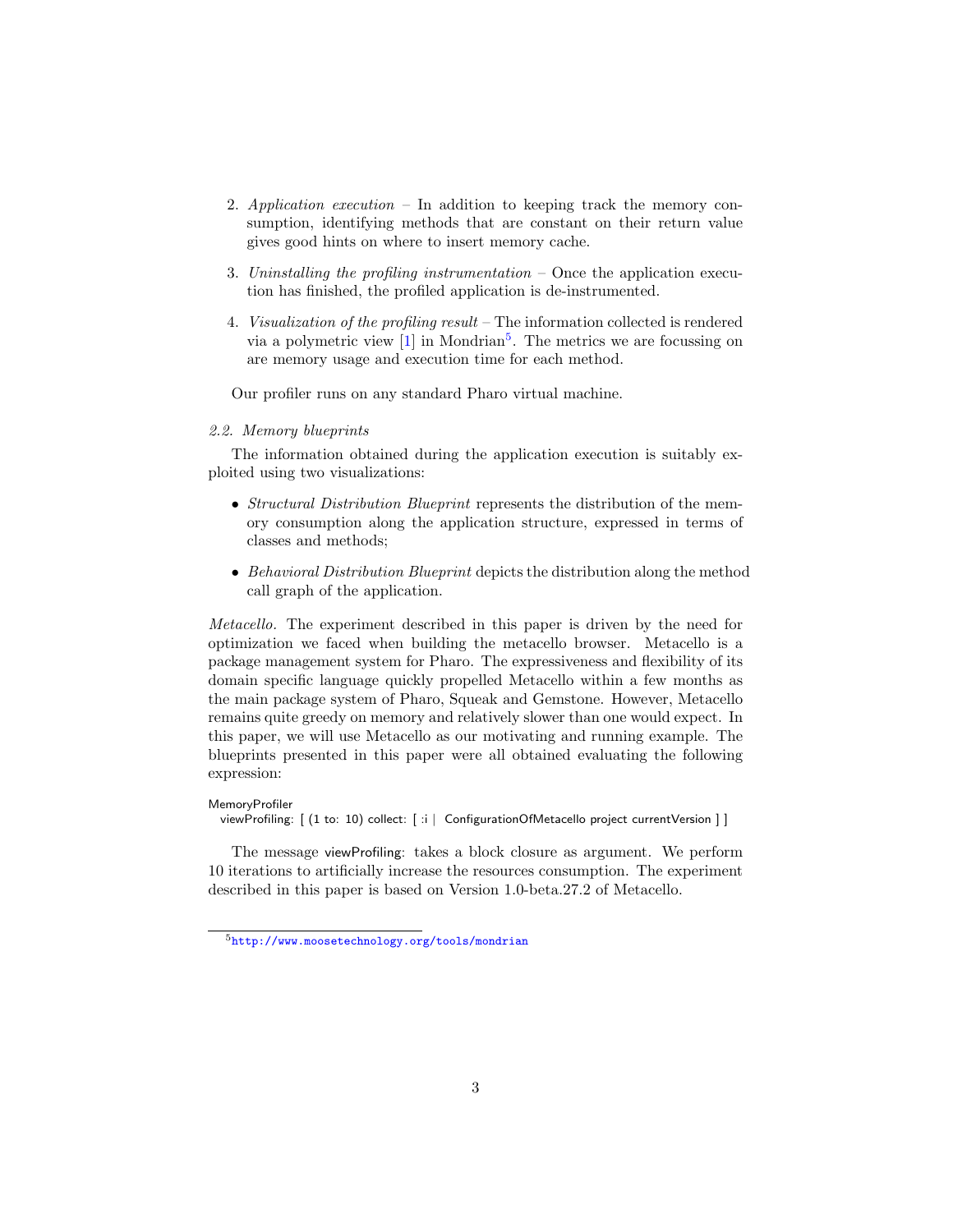

<span id="page-3-0"></span>Figure 1: Structural memory distribution blueprint on Metacello.

Structural Distribution. The evaluation of the expression generates the memory distribution structural view (Figure [1\)](#page-3-0). This visualization is intended to immediately spot methods that are greedy in memory. The visualization is structured according to the program static structure, in terms of classes and methods. The width and height of a method box represents the number of allocated bytes and the total excecution time, respectively. Figure [1](#page-3-0) shows that asking for the current version of a Metacello project is costly both in time and memory since the method is represented as a tall and wide box. In addition, it is constant on its return value. We define by being constant when for each method execution the return value is equal (i.e., answers true to the message  $=$ ) with the return value of its previous execution.

Figure [1](#page-3-0) also shows that some other methods have a high memory consumption. This is the case for example of the methods extractVersionImportPragmas and versionImportPragmasVerifiedDefinedIn: of the MetacelloVersionConstructor class and sortedandFilteredVersions of MetacelloProject.

Invocations between methods are represented by changing the border color of the boxes that represent the methods calling and called by the selected method. It shows us that extractVersionImportPragmas is invoked by versionImportPragmasVerifiedDefinedIn:.

The specification of this view is given by the table below: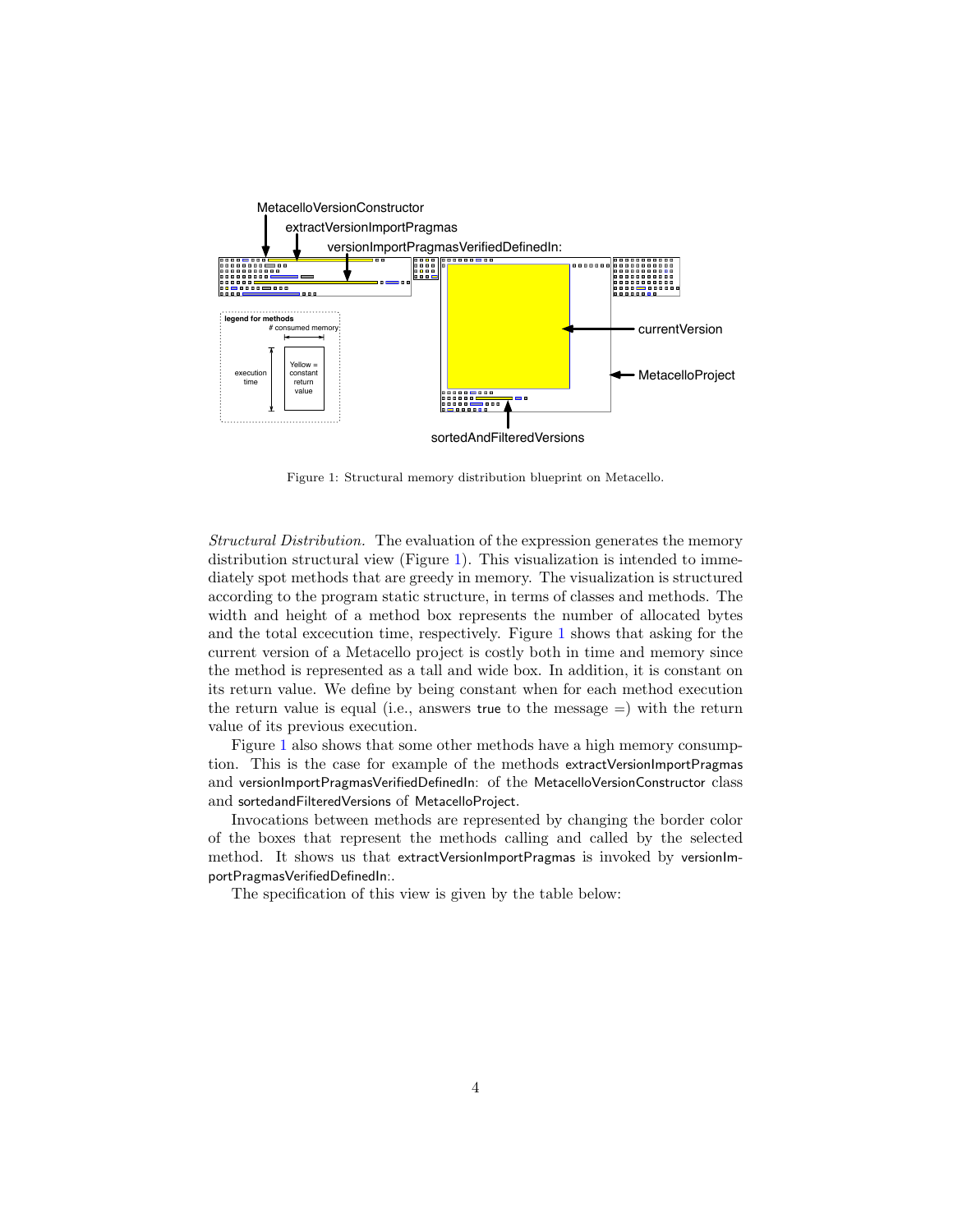

<span id="page-4-0"></span>Figure 2: Behavioral memory distribution blueprint on Metacello.

| Memory structural distribution blueprint |                                                            |  |
|------------------------------------------|------------------------------------------------------------|--|
| Scope                                    | full system execution                                      |  |
| Edge                                     | class inheritance (upper is superclass of below)           |  |
| Layout                                   | tree layout for outer nodes and gridlayout for inner nodes |  |
|                                          | (inner nodes are ordered by increasing height)             |  |
| <i>Metric scale</i>                      | linear                                                     |  |
| <i>Node</i>                              | outer node is a class, an inner node is a method           |  |
| Inner node color                         | Yellow indicates a method constant on its return value;    |  |
|                                          | Gray otherwise                                             |  |
| Inner node height                        | total execution time of a method                           |  |
| Inner node width                         | number of allocated bytes                                  |  |
| Example                                  | Figure 1                                                   |  |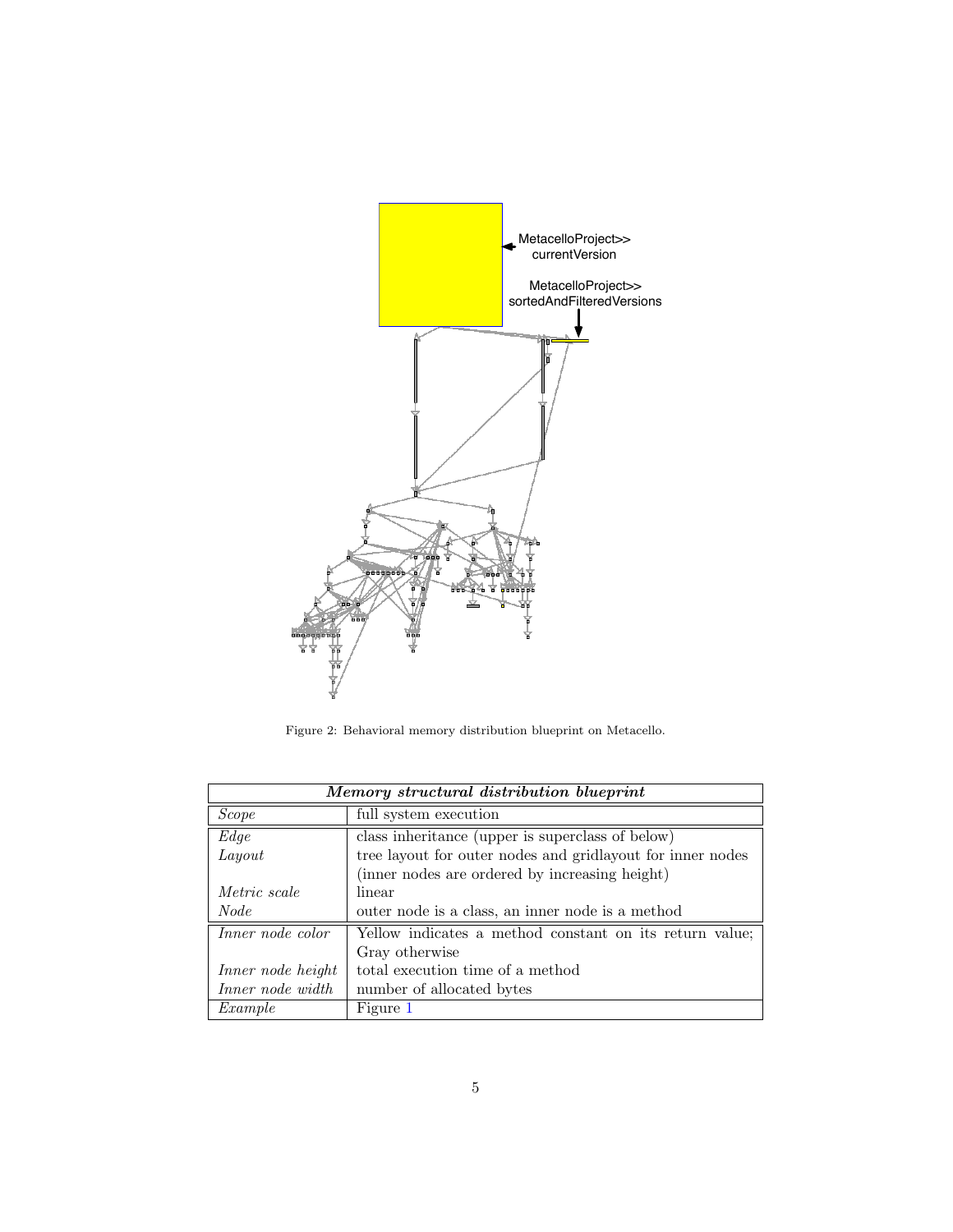

<span id="page-5-0"></span>Figure 3: Second behavioral memory distribution blueprint.

Behavioral distribution. Right clicking on the method currentVersion of the class MetacelloProject, it opens the behavioral memory distribution, a complementary view that shows the consumption along the method call graph. Figure [2](#page-4-0) depicts the call graph that involves the methods currentVersion and sotedAndFilteredVersions identified in the previous blueprint.

Figure [3](#page-5-0) provides a further example of the behavioral blueprint by showing the call graph that involve extractVersionImportPragmas and versionImportPragmasVerifiedDefinedIn:.

The specification of the blueprint is defined as:

| Memory behavioral distribution blueprint |                                                         |  |
|------------------------------------------|---------------------------------------------------------|--|
| <i>Scope</i>                             | full system execution                                   |  |
| Edge                                     | method invocation sequence                              |  |
| Layout                                   | tree layout                                             |  |
| Metric scale                             | linear (except for node width)                          |  |
| <i>Node</i>                              | method                                                  |  |
| Node color                               | Yellow indicates a method constant on its return value; |  |
|                                          | Gray otherwise                                          |  |
| Node height                              | total execution time of a method                        |  |
| Node width                               | number of allocated bytes                               |  |
| Examples                                 | Figure 2, Figure 3                                      |  |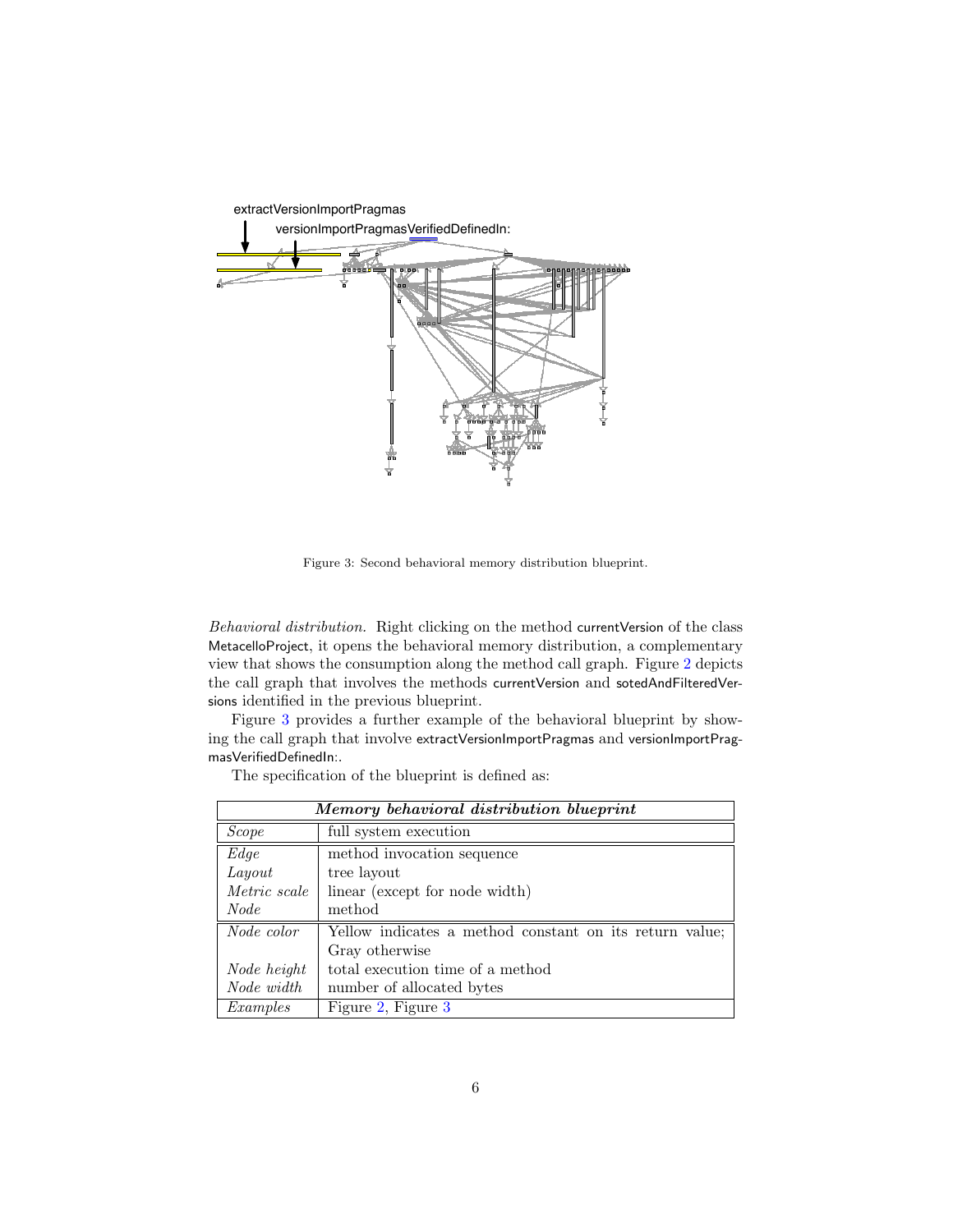#### 3. Optimizing Metacello

The methods in yellow in the previous blueprints are good indicator on where to optimize Metacello.

To keep track of our progress, we first measure the metrics we are likely to improve.

| Configuration Of Metacello project current Version |                                   |                         |  |  |  |
|----------------------------------------------------|-----------------------------------|-------------------------|--|--|--|
|                                                    | $#$ repetitions   time taken (ms) | memory consumed (bytes) |  |  |  |
|                                                    | 7,096                             | 2, 914, 700             |  |  |  |
| LΟ                                                 | 14, 241                           | 4, 790, 860             |  |  |  |
| 15.                                                | 21, 801                           | 7, 091, 124             |  |  |  |

The execution time has been obtained using timeToRun. The memory consumption is obtained with:

Smalltalk garbageCollect. (MPMemoryConsumptionSnapshot

```
during: [
```
| project |

project := ConfigurationOfMetacello project.

(1 to: X) collect: [ :i | project currentVersion ] ]) numberOfAllocatedBytes

Note that MPMemoryConsumptionSnapshot is a class part of our memory profiler.

From executing 10 times the expression ConfigurationOfMetacello project currentVersion, we measured the amount of time taken and the amount of memory used for the four methods we mentioned previousluy:

| method                                 | time (ms) | memory (bytes) |
|----------------------------------------|-----------|----------------|
| current Version                        | 12912     | 111, 276       |
| sortedAndFilteredVersions              | 20        | 34, 076        |
| versionImportPragmasVerifiedDefinedIn: | 20        | 112, 476       |
| extractVersionImportPragmas            | 20        | 95, 240        |

The memory distribution blueprints (Figure [1](#page-3-0) and Figure [2\)](#page-4-0) clearly indicate that getting the current version of a configuration project is costly, both in memory and in time. As indicated by the blueprints, currentVersion is the culprit method. This is not a surprise considering the algorithm used to compute a project version number. The "best" version number is determined according to the version of each individual installed packages.

The source code of this method is:

```
MetacelloProject>> currentVersion
 | cacheKey |
cacheKey := self configuration class.ˆMetacelloPlatform current
       stackCacheFor: #currentVersion
       at: cacheKey
       doing: [:cache | |cv versions |
        ...
       ].
```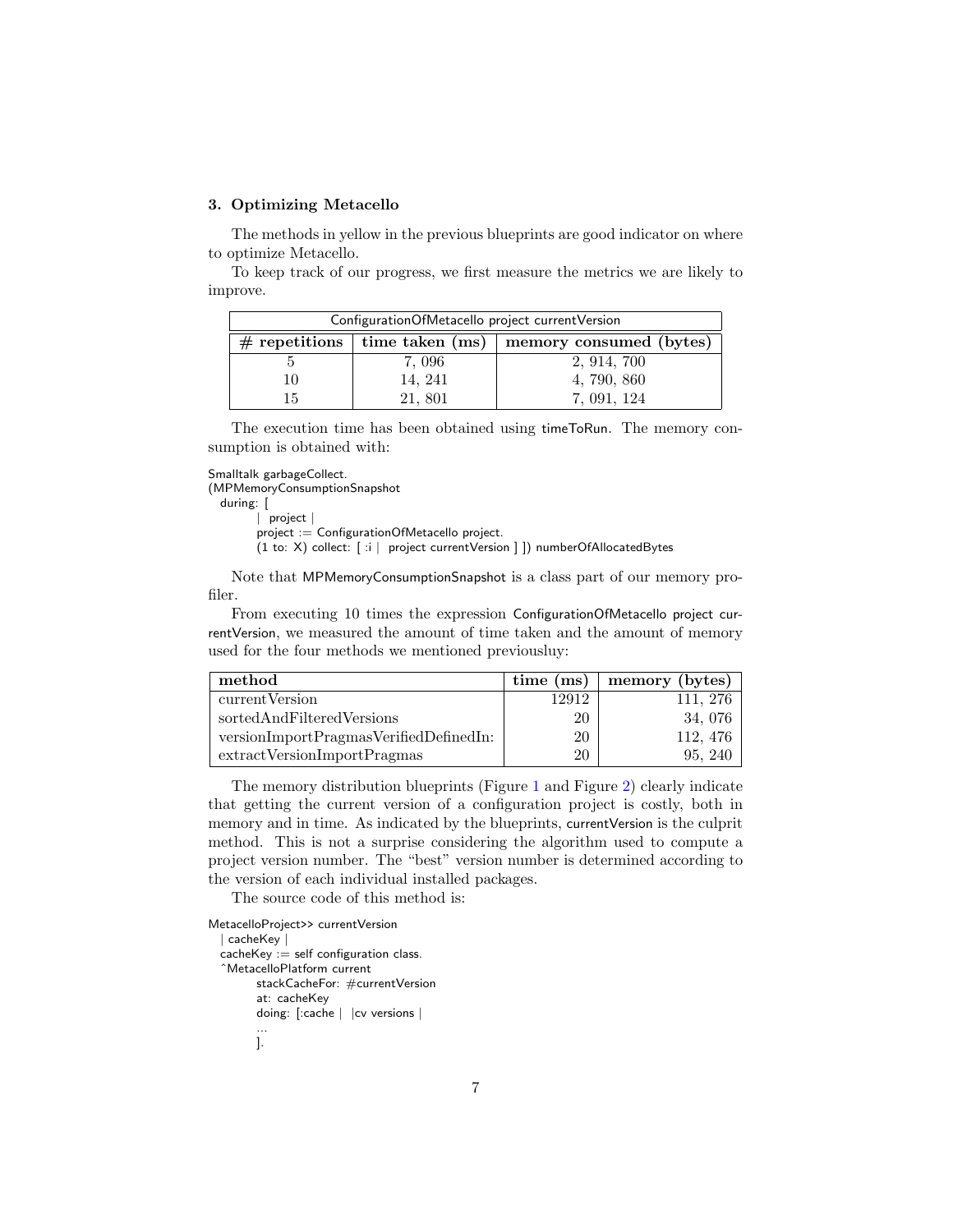

Figure 4: Structural distribution after the optimization.

Apparently, a rudimentary cache mechanism has been provided. However, it seems to be ineffective for the benchmark we are interested in. We augmented the class MetacelloProject with a new instance variable currentVersionCache. The currentVersion is then rewritten as:

```
MetacelloProject>> currentVersion
| cacheKey |
currentVersionCache ifNotNil: [ ˆcurrentVersionCache ].
cacheKey := self configuration class.ˆcurrentVersionCache := MetacelloPlatform current
       stackCacheFor: #currentVersion
       at: cacheKey
       doing: [:cache | | cv versions |
       ...
      ].
```
For a given project object, calling twice currentVersion executes the whole body just once. We now have to make sure that asking multiple times a configuration for a project return the same object. The project method is defined as:

ConfigurationOfMetacello classproject ˆself new project

We have rewritten this method into:

ConfigurationOfMetacello classproject project ifNotNil: [ ˆ project ].  $\hat{p}$  project  $:=$  self new project

Where project is a class variable of ConfigurationOfMetacello.

The new blueprint realized after these small changes is eloquent compared to the original excecution times: